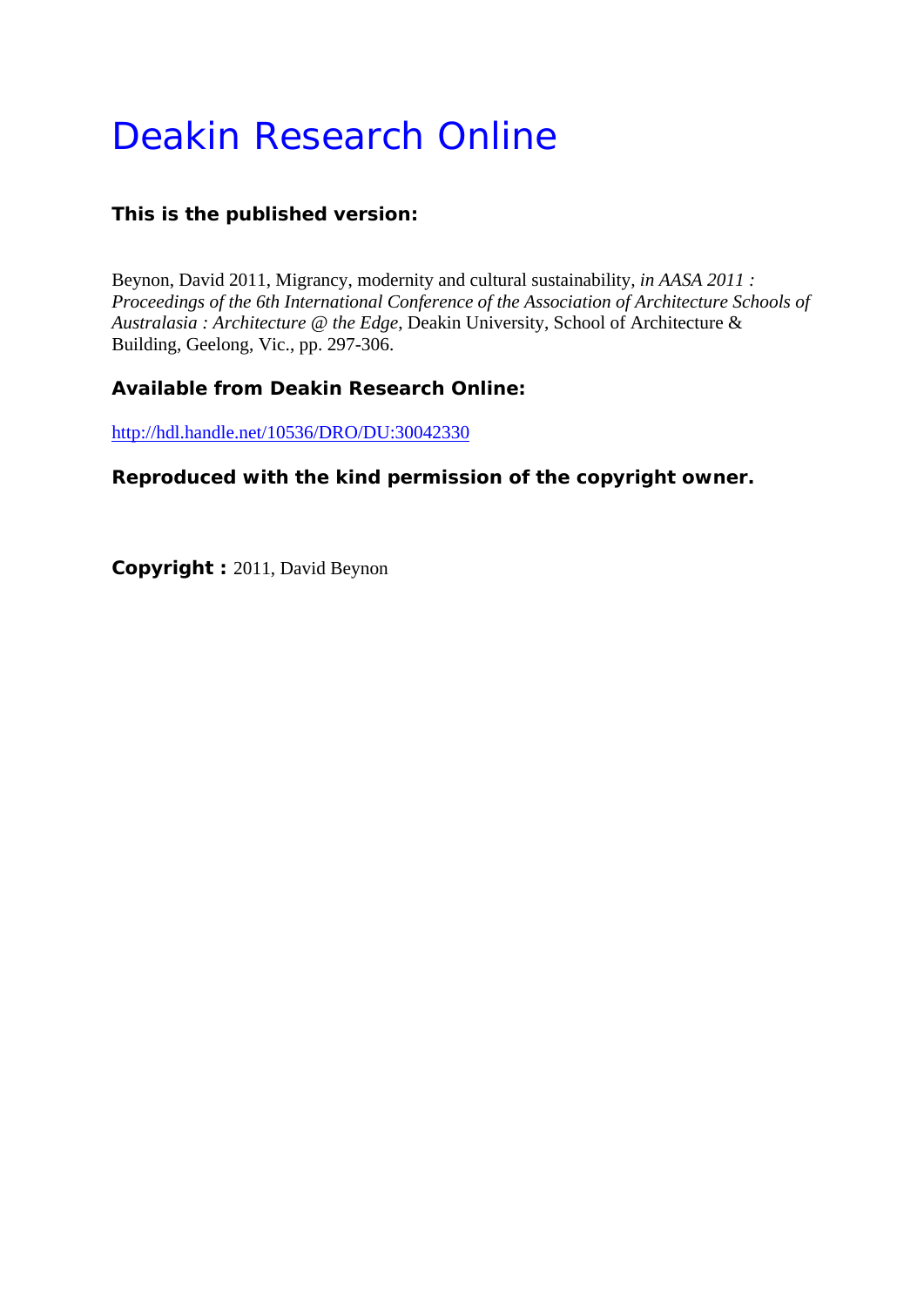#### **MIGRANCY, MODERNITY AND CULTURAL SUSTAINABILITY**

David Beynon

Deakin University, Australia, david.beynon@deakin.edu.au

## ABSTRACT

Australian Home Beautiful's October 1960 Edition was devoted to the modernisation of the Victorian and Edwardian-era houses of Australian cities' inner suburbs. One of the articles inside was entitled 'Terrace Houses are Common Problem', in which the magazine's architectural consultant Leonard A. Bullen suggested; "With houses of this type, the multiplicity of embellishments that appear in almost every possible place is irritating to eyes that have become accustomed to the cleaner and less ornamented lines of modern houses" and "The first necessity is to get rid of the superfluous decoration and emphasise horizontal features." (Bullen 1960, 31). The post-World War Two period was a time when Australia's traditional imagining of itself was confronted by both popular modernity and a diversity of new migrant cultures and ways of thinking. In a contemporary environment that theoretically celebrates diversity and creates audiences for increasingly multiplying expressions of culture and history, perhaps it is time that 1950s and '60s alterations to old houses were reimagined as intrinsic elements in Australia's cultural landscape. This supposition will be discussed in relation to the United Nations' 2002 Kanazawa Resolutions' definition of the relationship between culture and sustainability as 'dialogical coexistence' (Nadarajah and Yamamoto 2007).

## "DRESSING UP THE SINGLE FRONT"

Much of the success of this facelift is due to the substitution of the severely plain for the grossly overornamented . . . Façade was improved with a bigger window opening . . . The cast concrete porch shelter is carried across the full width of the house . . ." (Australian Home Beautiful 1960, 35).

When culture is mentioned in relation to architecture, this often refers the notion of buildings as representations of cultural heritage, and framed in terms of the preservation and conservation of historic buildings and streetscapes. 'On the one hand, buildings exist as stand-alone artifacts, and on the other, they are artifacts that express the deep meanings, aspirations, and social order of a culture' (Howard 2006, 95). However, considering the diverse demography of a contemporary Australian city, what constitutes this culture?

The United Nations' 2002 Kanazawa Resolutions provide some useful definitions for discussion of this question. These resolutions were formulated as the result of a series of United Nations conferences on the relationship between culture and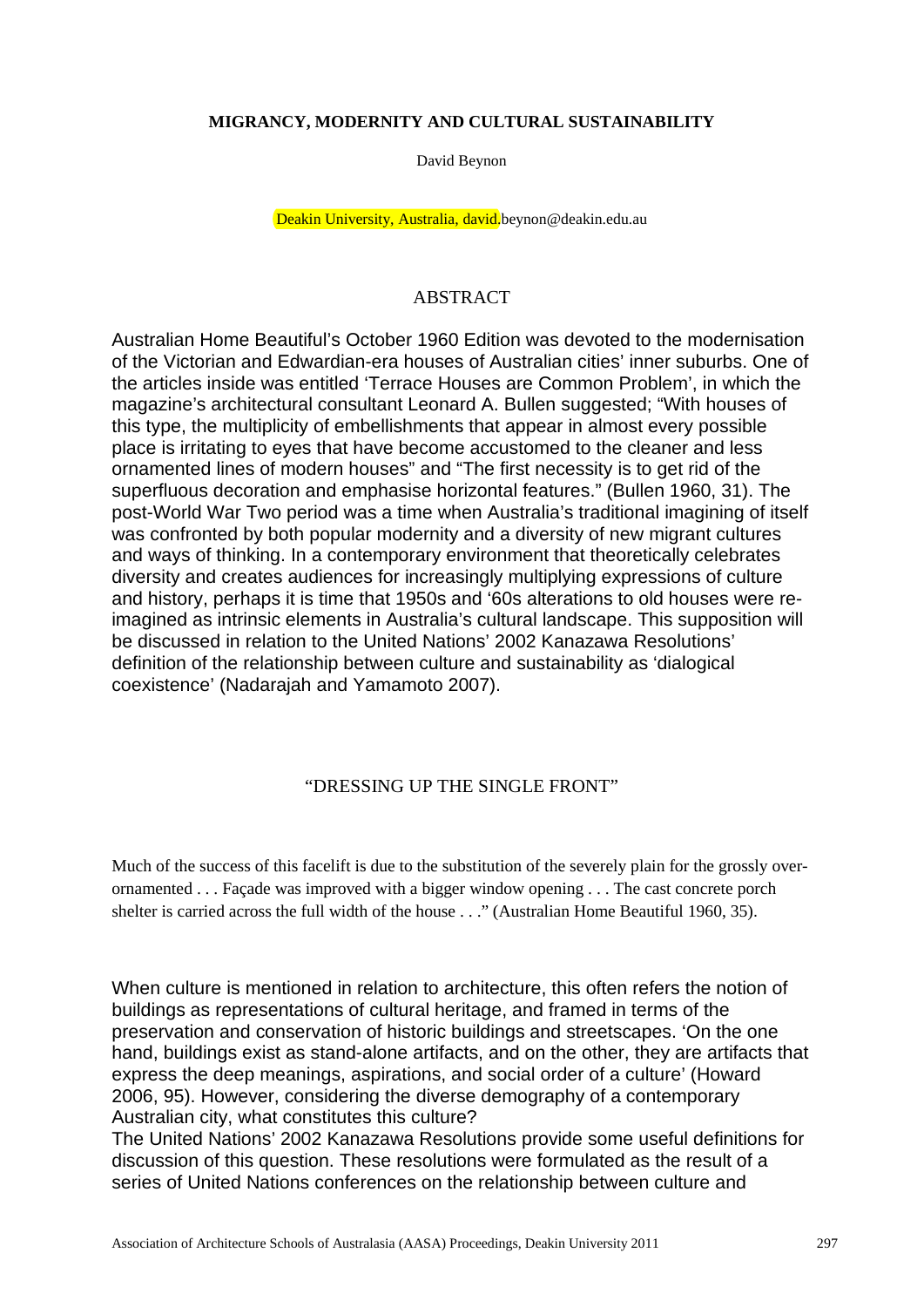sustainability. The Kanazawa Resolutions argue that sustaining cultures in terms of contemporary life is a matter of 'dialogical coexistence' (Nadarajah and Yamamoto 2007). They take the notion of cultural heritage into a contemporary and globalised context by linking it to ideas of cultural diversity and pluralism, similar to Sharon Zukin's notion of cities as a 'fluid process of forming, expressing, and enforcing identities of individuals, social groups, or spatially constructed communities' (Zukin 1995, 289). The resolutions argue that cultural sustainability is not just a matter of the preservation or reinvigoration of the past, but an ongoing dialogue between a locality and its people (Nadarajah and Yamamoto 2007). This paper will explore this definition by looking at the alterations made to Australian residential buildings in the post-World War II period, exploring in particular the intersection of architectural and social meanings in a period when popular forms of architectural Modernism and a rapid increase in diversified migration converged on Australian cities. To illustrate this exploration, the paper will concentrate on Richmond, an inner suburb of Melbourne, and an area of diverse immigrant settlement since the 1950s. Material for this paper, other than from cited sources, is based on a photographic survey of Richmond's residential buildings undertaken by the author in 2009. At the end of World War II, Richmond was considered to be a slum district. Traditionally inhabited by the Wurundjeri people, the area had, in 1839 been divided by Robert Hoddle into farmlet allotments, but by the late nineteenth century Richmond has become an area for concentrated industry. Most of the area's residential buildings by the late nineteenth century were the modest dwellings of factory workers. These inhabitants became increasingly impoverished by the depression of the 1930s, and the Richmond was a focus of Melbourne's slum abolition movement of the 1940s and 1950s (McCalman 1998, 8). By this time, many of inner Melbourne's wealthier residents had taken the opportunity to relocate to the newer, more spacious outer suburbs, a phenomenon that correlates with what was happening that was considered to be inevitable. As Logan has recounted, at the time the theories of urban geography propounded by the Chicago School of Social Ecology argued that the middle classes of Western cities would inevitably be drawn away from the decaying and cramped inner areas of industrial cities towards the more modern and spacious developments at their peripheries (Logan 1985, 5-6). Freed by the automobile, upwardly mobile citizens would prefer the safety of the new outer suburb, served as they were by a new infrastructure of roads and freeways and modern shopping centres. It was common wisdom that the inner city would be left to those who had no choice, and those who for some reason rejected progress; recent migrants, low-waged workers, the aged, and a few artists and other bohemians (Pahl 1968). As a result, inner suburban Victorian- and Edwardian-era building stock was not greatly valued. McCalman recalls in her history of Richmond;

Australians were obsessed with the new; the old should be razed as quickly as possible. The Prest Social Survey investigators tended to think that the only good news about a very old house was that it was soon to be demolished. One in Johnson Street, North Richmond, was a sand-brick cottage built in the early 1840s and must have been one of the oldest extant houses in Melbourne. It was run down but liveable and surrounded by an old-world cottage garden. Everyone was delighted that it was due to be demolished at any time (McCalman 1998, 10).

State governments of the time, worried about a population decline in the inner suburbs, had no official problem with this, and the most obvious impact was the demolition of large numbers of houses in north Richmond to construct new public housing. The Melbourne Metropolitan Board of Works' 1954 Master Plan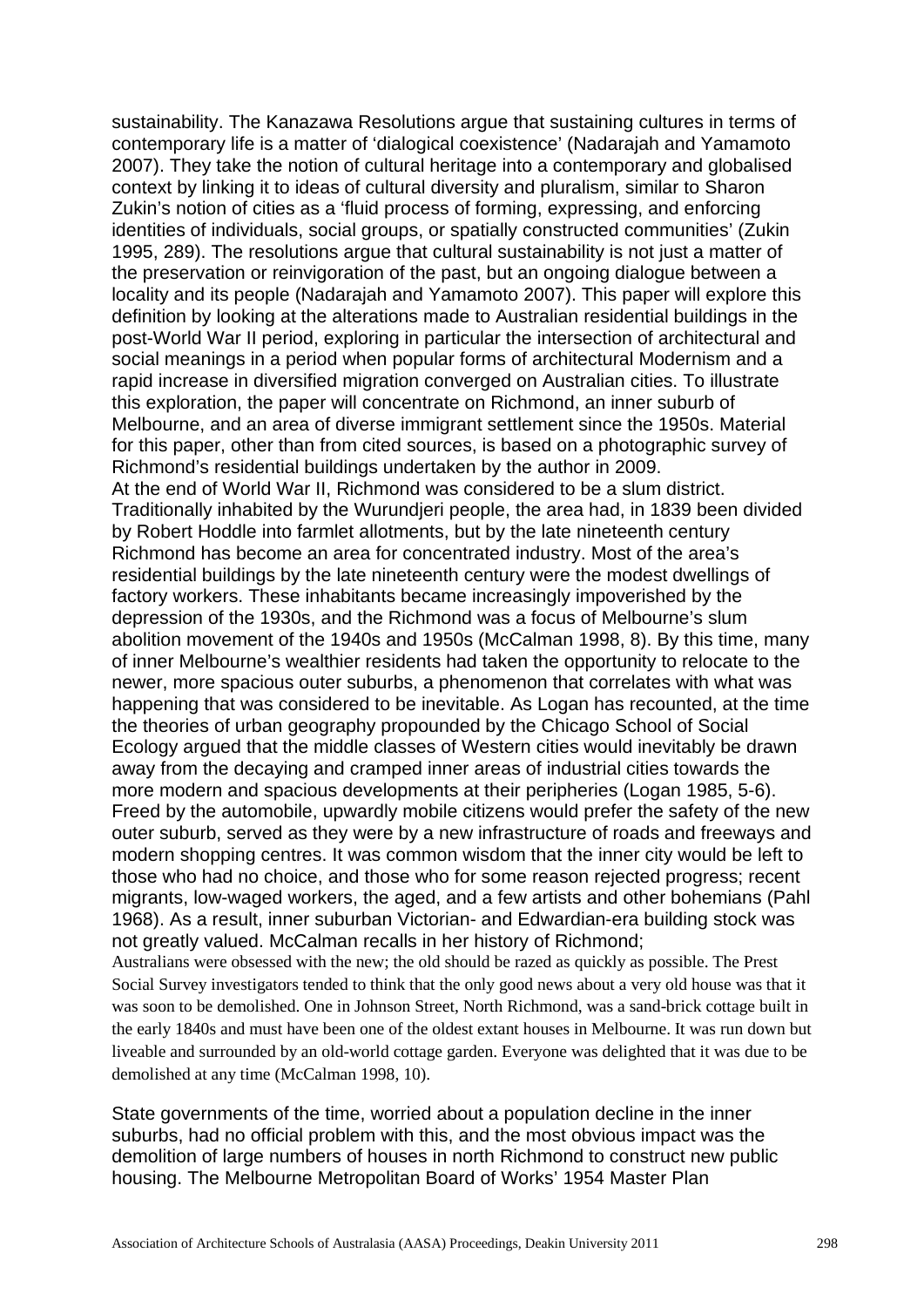recommended "comprehensive redevelopment" of Richmond and other inner Melbourne suburbs, recommending demolition of large numbers of mostly Victorianera houses in order to construct new public housing, the most prominent example of which are the high-rise towers of the Housing Commission estates of Richmond, Flemington, Carlton (Logan 1985, 150).

#### "GET RID OF THE SUPERFLUOUS DECORATION"

However, these efforts at wholesale demolition remained incomplete, and so the modernization of inner suburban buildings was also promoted, *Home Beautiful*'s October 1960 edition being a clear example of this. *Home Beautiful* was, as it is now, a popular publication, and gave advice was given on altering inner suburban dwellings to make them pleasingly 'modern' (Cuffley, 1993, 35). In 'Terrace Houses are a Common Problem', their architectural consultant suggests 'With houses of this type, the multiplicity of embellishments that appear in almost every possible place is irritating to eyes that have become accustomed to the cleaner and less ornamented lines of modern houses'(Bullen 1960, 31). and 'The first necessity is to get rid of the superfluous decoration and emphasise horizontal features.' In the same magazine can be found the recommendation to 'Unburden the Queen Anne.' "With a dominating feature such as the turret, which is so much out of harmony with modern architectural ideals, very little can be done aesthetically without removing the feature altogether . . ." (Australian Home Beautiful 1960, 38).

As Figures 1, 2 and 3 suggest, in Richmond it would appear that *Home Beautiful'*s advice was widely acted upon. In the area there are numerous post-war 'modernisations' of Victorian- and Edwardian-era cottages and terrace houses. These, as seen in the Figures, took some characteristic forms. Commonly the narrow timber-framed front windows were replaced by wider ones with slimmer modern frames. As well as replacing an often decaying existing window, the new wider openings allowed in more light. Elaborate Victorian-era veranda roofs, with cast-iron lacework and curved corrugated iron roof sheeting, were often removed, and replaced either by simpler structures with flat roofs supported on slim metal struts, or open pergola framing, which provided shade in summer, and sun penetration in winter. Grape vines were grown on the new pergolas (see image in Figure 1). Veranda floors, traditionally surfaced with tiles or timber boards, were replaced with concrete slabs. Dilapidated weatherboards covering the exterior walls were clad in a brickwork skin, which was sometimes rendered. If real brickwork was unaffordable then the newly available brick-pattern cladding would suffice (Figure 3). Light colours were applied in render and paint, commonly white or pale shades of yellow or grey.

Most of the above alterations correlate with the advice being given by *Home Beautiful* in 1960. Only the occasional use of classical columns and arches (see image in Figure 3) suggest other influences. However, when these altered buildings are viewed today, they are not so much regarded as evidence for prevailing ideas about modernity in the 1950s and 1960s, but more specifically identified with another phenomenon, the growth and increasing diversity of immigrant settlement at the time. A terrace house with a white rendered front wall, flat concrete porch and aluminum-framed window is now seen as not so much as Modernised but as Mediterraneanised (Allon 2002: 102). This connection is, on the face of it, supported by the demographic changes to Richmond in the 1950s and 1960s. The low value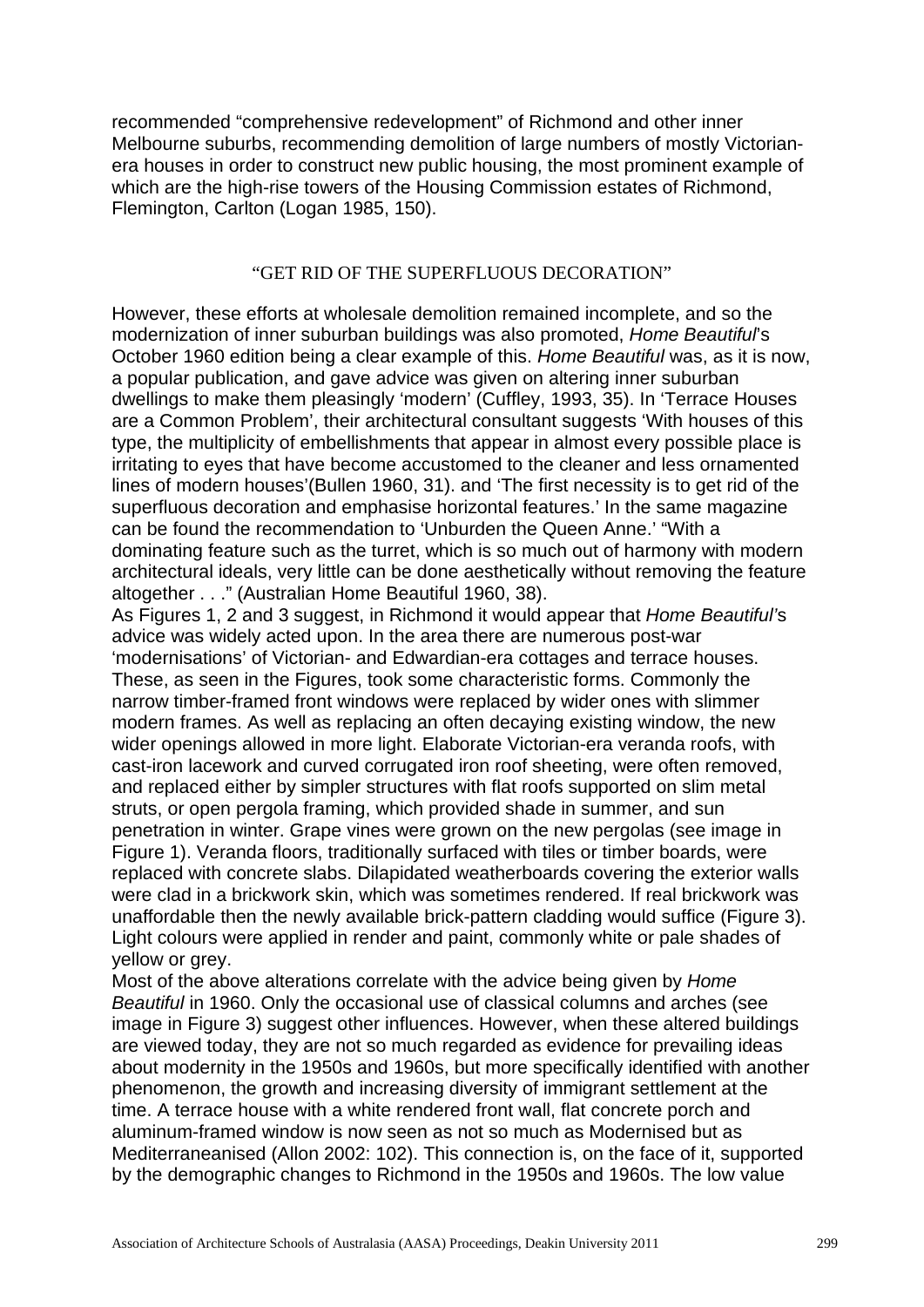ascribed to the area and its building stock meant that the area was an affordable place of settlement for new migrants. From being an area that was overwhelmingly of English and Irish background before World War II, the 1961 Census found that 40% of Richmond's population was of southern European descent; from Greece, Italy, Turkey, Malta, Yugoslavia and Lebanon.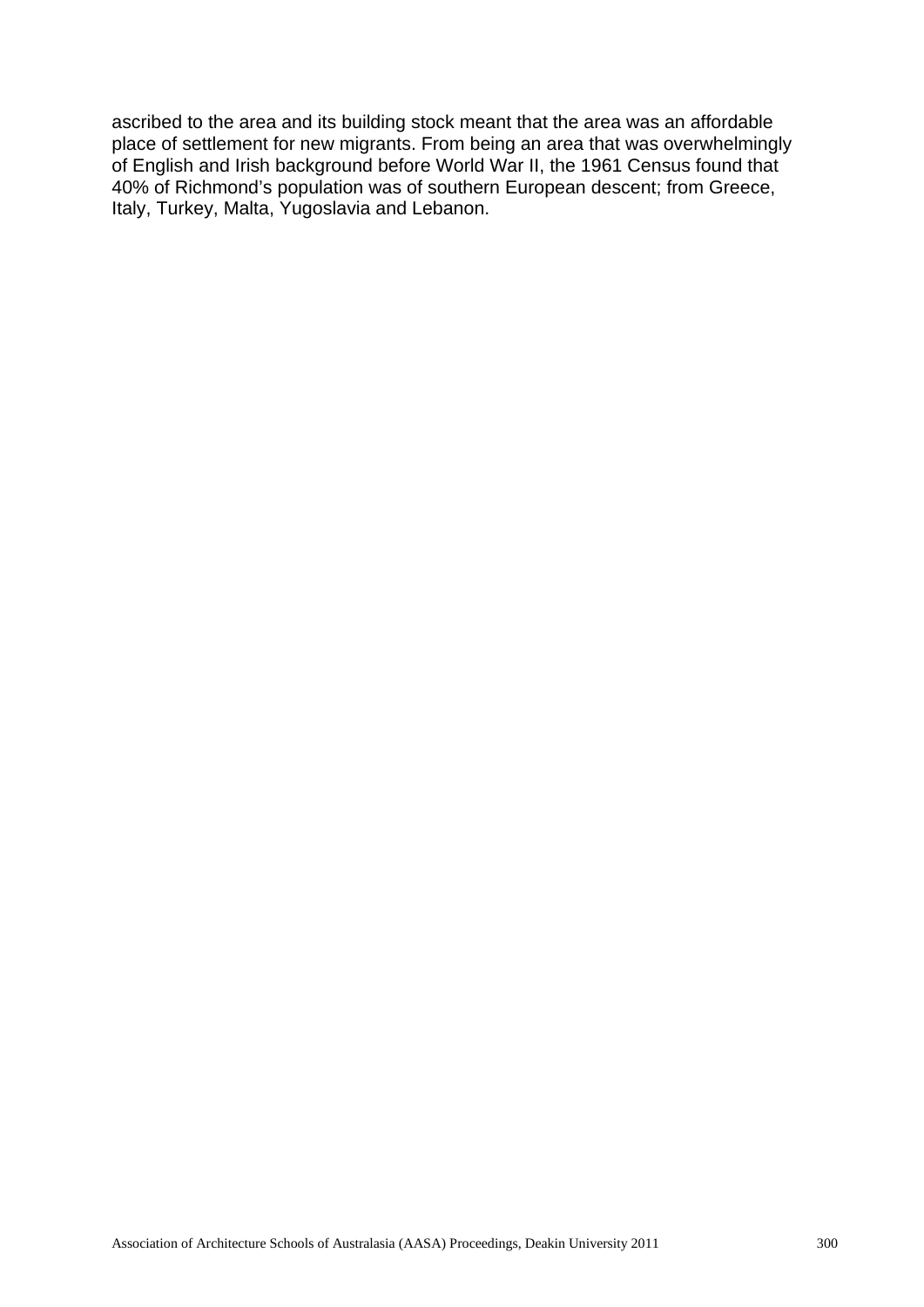

Figure 1**:** Post-World War II alterations to Richmond Houses 1 (images by author)



Figure 2: Post-World War II alterations to Richmond Houses 1 (images by author)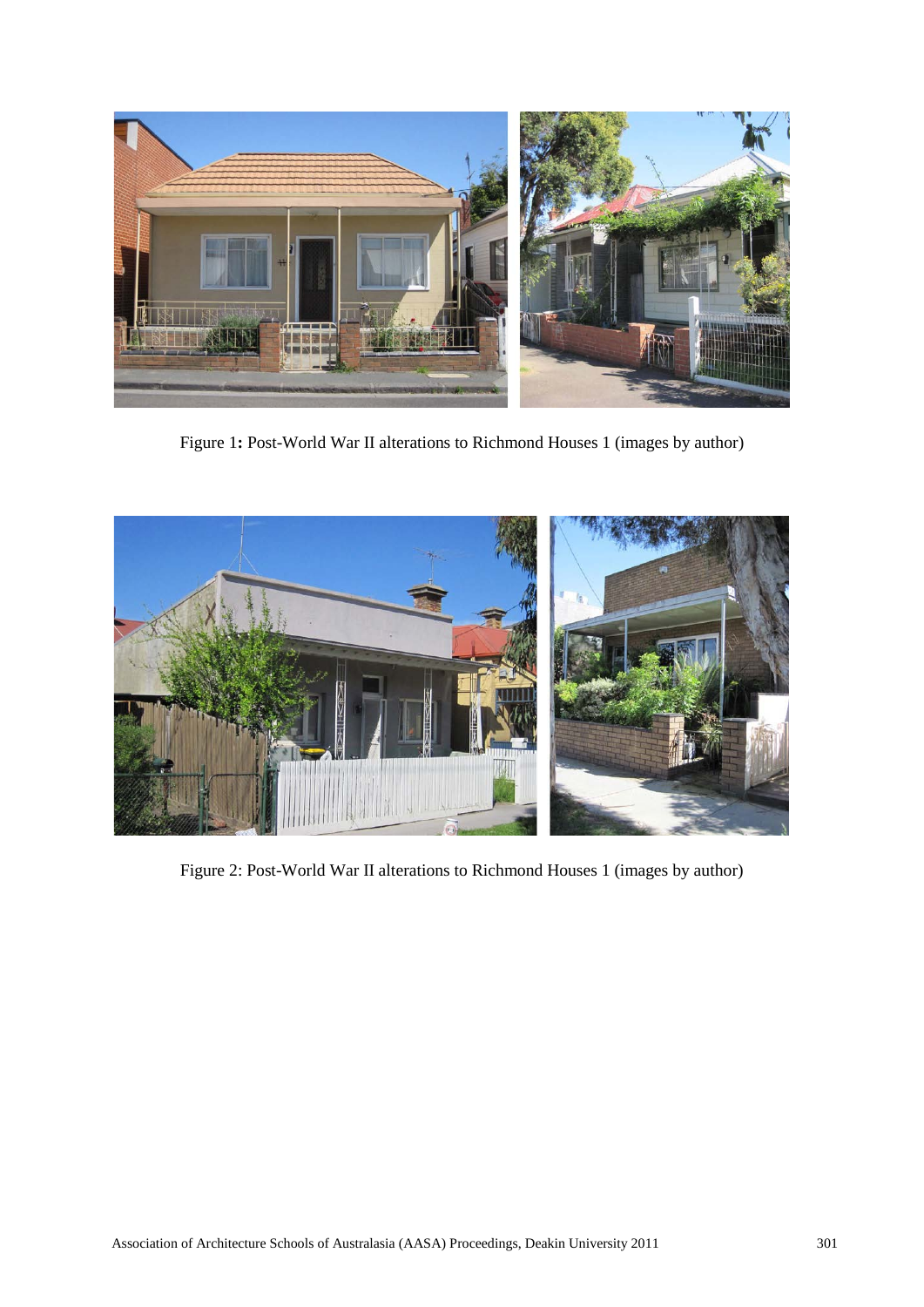

Figure 3: Post-World War II alterations to Richmond Houses 1 (images by author)

## THERE COULD BE A "TRENDY APPEALS ABROAD"

The old buildings of Melbourne's inner suburbs presented an opportunity for these new migrants. Their modernisations also correlated with a wider sense of need for change in Australian society, and not just because of a more widespread opinion of terraces houses as a "common problem." Luckins notes the link that was made in the 1960s between the new migrants' culture and a growing sense of the inner city as 'cosmopolitan.' As she describes it;

It was, it could be said, a "rediscovery" of Continental Europe. And in an important sense, it was far removed from Melbourne's dominant British Protestant political structure and social fabric, and was an alternative to the competing claims of British sentimental ties American cultural and political influence, as well as the 'White Australia' immigration policy (Luckins 2009, 268).

This notion of the cosmopolitan was also related to ideas about modernity and diversity. Diversity (of people, food, drink, buildings) was, for perhaps the first time in Australian history, something to be celebrated, at least on the surface. Into the 1970s, even architectural historians seemed open the idea that migrants' alterations to old houses might have worth;

. . . . we all know of the Mediterranean colour schemes which these migrants have favoured when allowed free rein. Many would argue that these Mediterranean renovations have their own value and interest, but I do not want to debate what is essentially a question of subjective opinion (Lewis 1978, 96).

Some commentators were quite emphatic about the cultural value of immigrant settlement, and also noted that their cultures had become integral to the overall identity of the area. The notion of urban planning as a means of social and cultural sustainability was even mooted.

… if you bought in to, say, Richmond with the expectation of having an urban or a certain mix of population there in terms of the percentage of Greeks and labourers and so forth, then you should be able to complain to the planning authority if you think there are too many trendies moving into the area. There could be a "Trendy Appeals Board", where you could go and put your case and so you could envisage having advertisements for houses saying, "Migrants only" (Jones 1978, 42).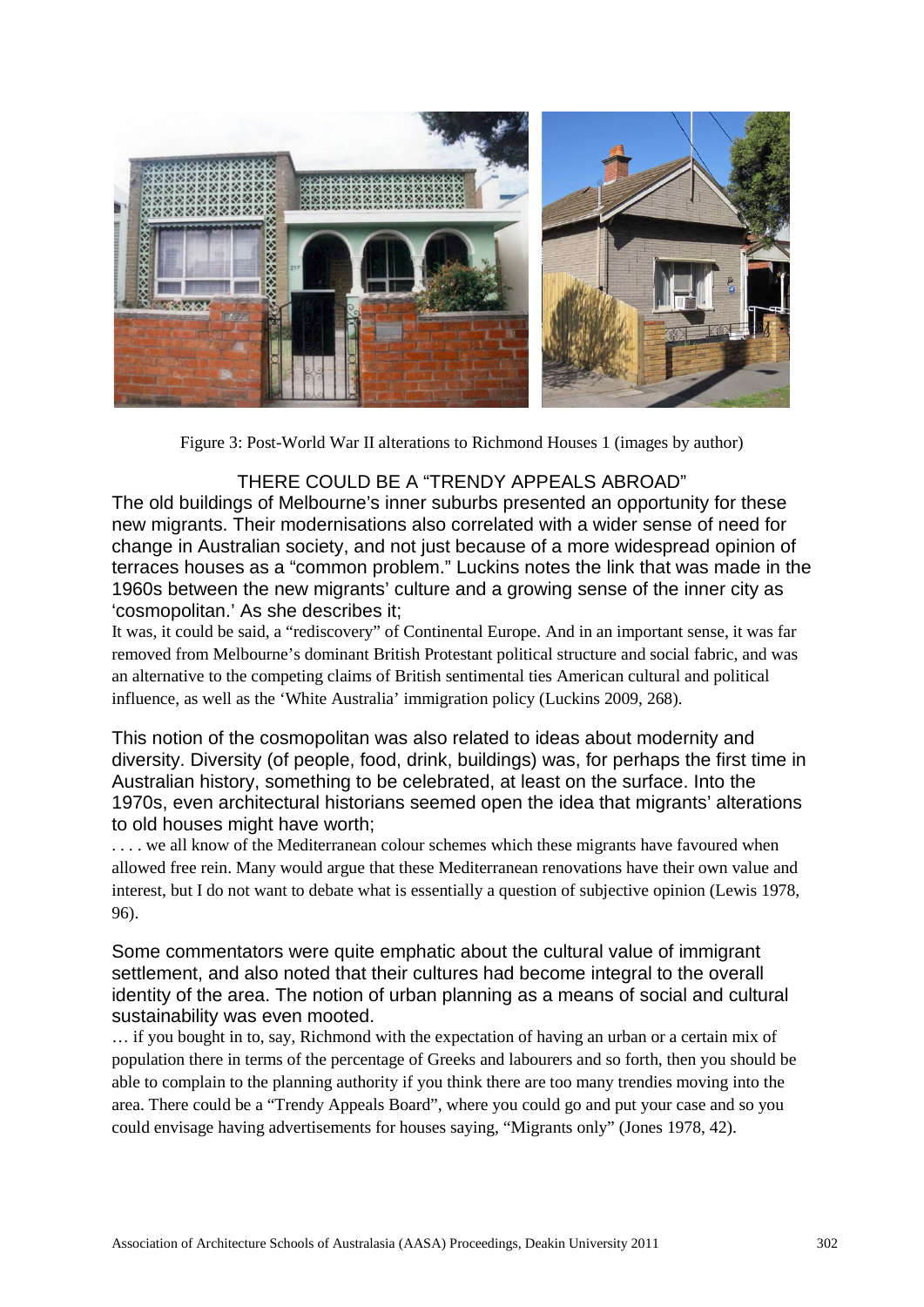Needless to say, no such local government body was ever formed, and a search for similar sentiments in any Australian municipality's present heritage documents is likely to prove fruitless. However these two arguments, both presented at a 1978 conference on the 'problem' of the inner Suburbs, do show a distinct shift in emphasis from earlier opinions made in the 1950s and 1960s. In the 1960s, the Victorian-era cottages of Richmond and other Australian inner suburbs had not yet been valued by elites. Modernity was valued, and so the forms and details of old buildings required modernisation. Alterations by migrants were freely allowed, both because they correlated with this prevalent mode of thinking, and because their alterations were made to building stock and neighbourhoods ascribed little worth. Since the 1970s, the previous diversity of cultures and classes in Richmond is being diluted as the proportion of residents who are working-class and/or immigrant has been in steady decline. Many of the second and third generations of inner suburban migrant settlers have dispersed into the middle and outer suburbs. New migrants, if they do not find accommodation in the remaining blocks of inner suburban Housing Commission blocks, are now more likely to settle on the fringes of Australia's cities. The 'trendies' mentioned by Jones who were enjoying this notion of the cosmopolitan were also the first wave of what has come to be seen as the gentrification process, as the middle-classes revised their previously pejorative views on the inner suburbs, and returned to renovate and inhabit their building stock. What has happened since the 1970s is an increasing ambivalence towards the post-war alterations of buildings, concurrent with the rise of conservation movements, and paradoxically, also concurrent with the rise of multiculturalism as a legitimate expression of Australian identity. Both these movements perhaps explain the increasing emphasis on the identities and cultures of those seen to be making alterations to inner suburban buildings. Thus, while the first passage is neutral and the second openly sympathetic, both of the comments from the 1978 *Inner Suburbs* conference identify the recently immigrant sector of the community as *other*, and so the altered built environment is now identified with this *other* identity. More broadly, this shift in emphasis can be related to the idea that value is socially and culturally constructed. Battles over identity are really claims for legitimacy, which are ultimately settled according to relations of power. It can be argued, using Bourdieu's definitions of capital, that the accrual of *cultural capital* by particular forms, emblems or motifs is dependent on their adoption by cultural elites (which in the Australian context, turns out to be not that different in the 2010s to what it was in the 1960s) (Bourdieu 1993). By the 1980s, the cultural capital of these buildings' forms, styles, and motifs had been enhanced by the *social capital* of cultural elites, and so had become invested with *symbolic capital*. The corollary of this process has been the that migrant alterations to building became gradually stripped of cultural capital as the dominant culture's views on built heritage have changed, and 'modernisation' of Victorian- and Edwardian-era buildings has not only become strongly identified with Southern European migrants, but also viewed increasingly pejoratively.

## AN 'ARCHEOLOGICAL' PERSPECTIVE

New architecture, particularly in suburbs of Victorian- and Edwardian-era origins, has to negotiate with planners' definitions of 'neighbourhood character.' With new buildings, may be a matter of negotiating scale and materials, but for alterations and additions to old buildings, the difference is stark between what was encouraged in 1960 and what is allowable in 2011. With the increasing interest in restoration and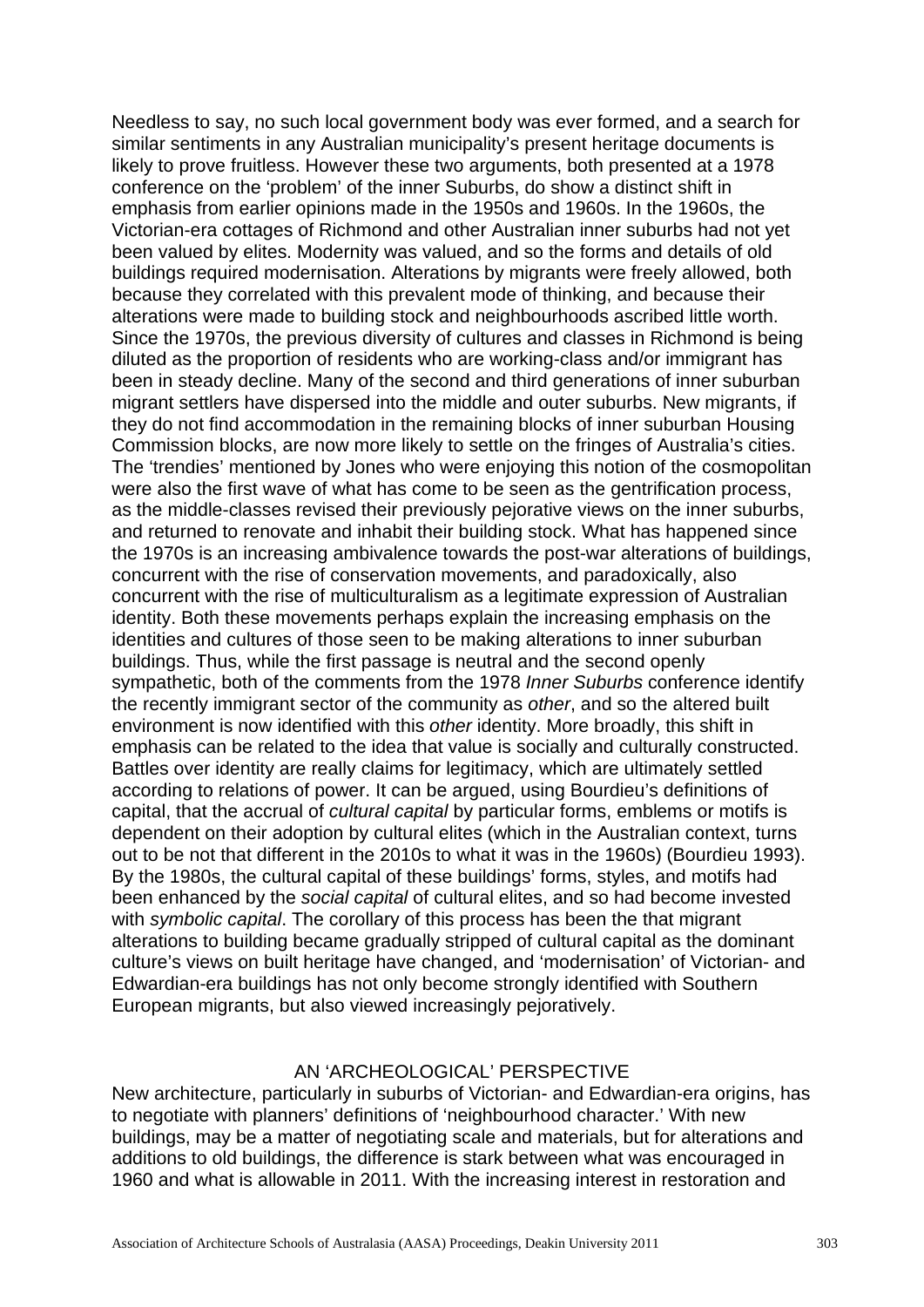renovation of Australia's Victorian- and Edwardian-era building stock, since the 1970s, national, state and local Conservation studies have, apart from identifying buildings in areas that they consider worthy of conservation, set out guidelines for the restoration of old buildings, specifying materials, details and paint colours deemed suitable for the buildings of particular eras (City of Richmond 1985, 81). A result of this many Victorian- and Edwardian-era cottages and terrace houses have been restored according to these studies' criteria, taken back, as it were to their 'original' states, or chronologically determined approximations thereof. What is emphasised is the importance of the original, taking what has been described as an 'archaeological' perspective on the built heritage and architectural conservation (Worthing and Bond 2008, 93). Applying a Victorian-era sense of propriety to buildings, applying overt modernity to a terrace house or inner-city cottage is now only acceptable when it is hidden from public view The corollary of this movement towards restoration is that previous alterations of a different nature, i.e., modernising the front of a Victorian cottage - are now anathema to what is considered to be good heritage practice.

For Richmond, the base document for evaluating the area's built heritage is *The Richmond Conservation Study* of 1985. This document determines the following; ". . . imitation bricks, imitation stone facing, imitation roofing tiles and aluminium or plastic weatherboards are not convincing and detract from the authentic overall appearance of a building," and furthermore; "…. weatherboards should not be finished in brick, imitation or real" (City of Richmond 1985, 82). Also, "ALTERED WINDOW OPENINGS are generally assessed as 'Extremely inappropriate', and "In all cases, where visible from the street, the original windows should be retained or reinstated" (1985, 84). Similar comments are made about veranda alterations, front fences and other additions (1985, 86). In 1998 the City of Yarra (a municipality that merged the old City of Richmond with other neighbouring local councils) published a *Thematic Study* (updated in 2007) and this sometimes acknowledges post-war buildings or alterations to buildings, but still ascribes them little importance (City of Yarra 1998). The municipalities designated 'Urban Conservation Areas' are defined by the prevalence of un-altered, or 'appropriately' restored older buildings.

However, judgment of an altered building is not just an aesthetic appraisal of physical and material characteristics. The history of building, and the history of altering buildings, are histories of identity. The construction, alteration, and replacement of buildings have social and cultural significance – to particular sectors of society – and, as well as general trends, their worth as architecture cannot be disentangled from their identification with the sector of society that is associated with them;

… a building can symbolically represent the development and or values of particular factions and therefore play a positive role in reinforcing notions of community identity. However, it can have the opposite effect, and polarise and exclude by reinforcing and validating a particular view of the past (Worthing and Bond 2008, 49).

The re-occupation of the inner suburbs by 1970s 'trendies' and their descendents has not just been a reappraisal of the advantages of inner-city living. It is also a reassertion of middle-class Anglo-Australian identity, and identity which is now associated with restoration of the old pre-multicultural Australia. Melbourne architect Dianne Peacock argues that 'middle class taste culture' is what has driven the erasure of migrants' inner suburban alterations to buildings and that "despite any rhetoric of cultural diversity, [heritage controls] continue to preserve and reproduce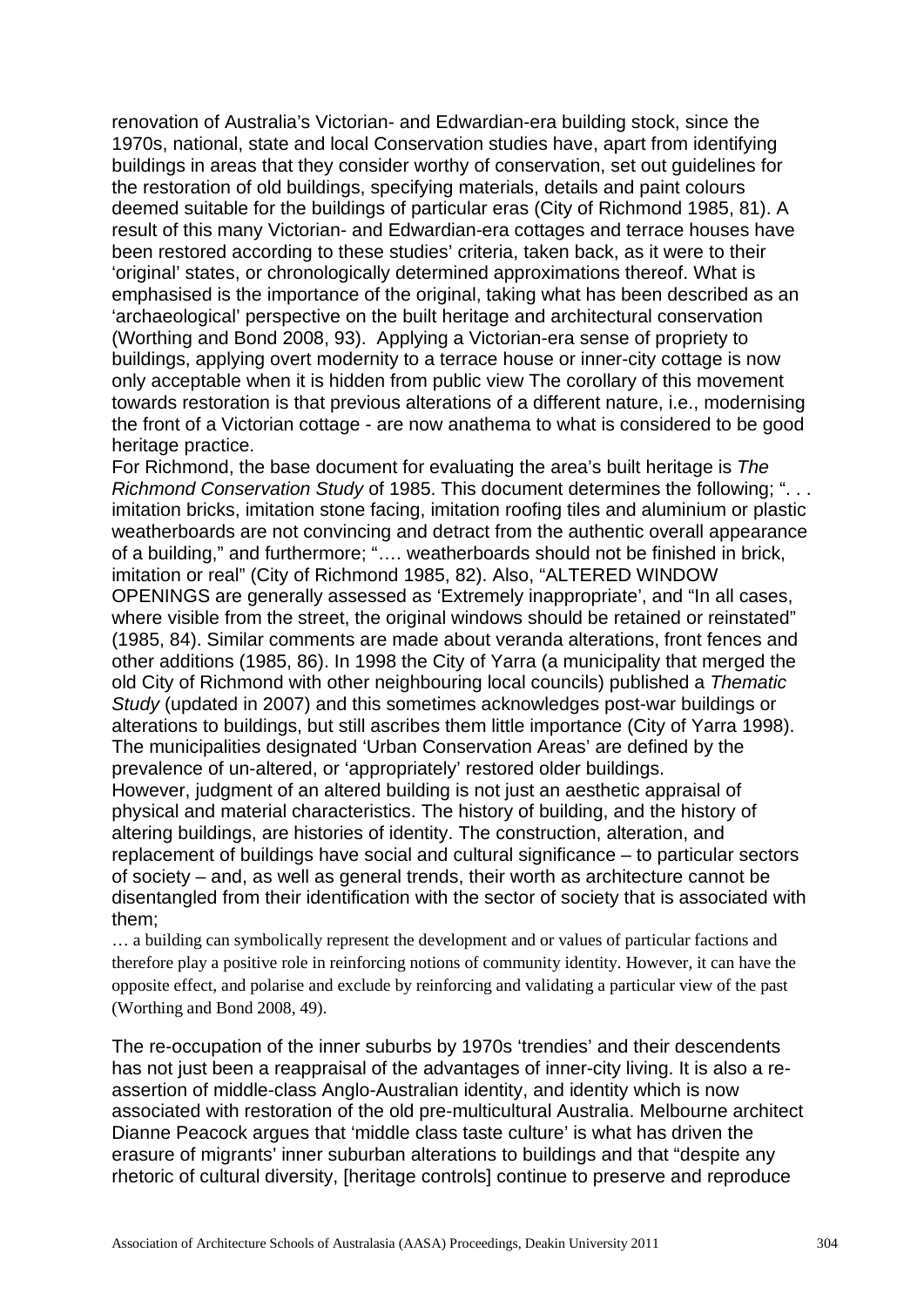almost exclusively, a select built heritage of the prevailing culture"(Peacock 2002, 12). In Australia there still remains the spectre of the unitary nation, with its assumptions about clearly defined and defended territories of identity and belonging. Multiculturalism may have added respect for other cultures that might exist within the nation, but the degree to which these cultures can be affective agents within Australian society remains subject to debate (Gunew 1994; Jayasuriya 1997).

## "BETWEEN ESSENCE AND FRAGENTATION"

With the gentrification of the suburb, Richmond has become, for the first time since the early days of white settlement, one of Melbourne's more desirable places to live, and the proportion of migrants amongst its population has declined. Attitudes towards architectural heritage, as noted earlier in this paper, might be considered tangible evidence of this demographic change (as are the suburb's many new townhouses and apartment buildings), as much as the intrinsic value of particular buildings. The desire for preservation, like the desire for demolition, is not based on objective criteria. Creating a dynamic environment and retaining a sense of history demands both change and conservation, but the question, in a diversified and multicultural society, is how (and who) should decide what is significant about the architecture of the past, and the architecture of the present. *Whose* history, or histories, should be preserved, especially when there are conflicting needs and interests? Such contestations have their parallels in other parts of the world, especially in countries whose populations have become increasingly diversified through recent immigration. The cultural and architectural critic Kazi Ashraf has noted; 'The new battle ground is not merely between East and West, but between essence and fragmentation" (Ashraf 2006, 66).

As noted at the beginning of this paper, the UNESCO resolutions argue that cultural sustainability is not just a matter of the preservation or reinvigoration of the past, but an ongoing dialogue between a locality and its people (Nadarajah and Yamamoto 2007). Complicating this, however, by definition, dialogue involves two definable entities, and so implies a degree of consensus over of what constitutes the identities of both. The nature of the architecture discussed in this paper suggests that this equation is more complex, that given a diverse populace, definitions of local identity can also be plural and contestable. This does not completely negate the usefulness of the UNESCO definition, but does indicate that older definitions of cultures as discrete entities still resonate within its conceptualisations of cultural heritage. If multiculturalism is to be more than a governmental mechanism for societal harmony, but a means for a more diversified audience for architecture, then it is important that a way between essence and fragmentation is needed to ensure that sustaining the built culture of one part of a diverse society does not mean the erasure of others.

#### **REFERENCES**

(1960) 'Dressing Up the Single Front', *Australian Home Beautiful*'.

(1960) 'Unburden the Queen Anne,' *Australian Home Beautiful*.